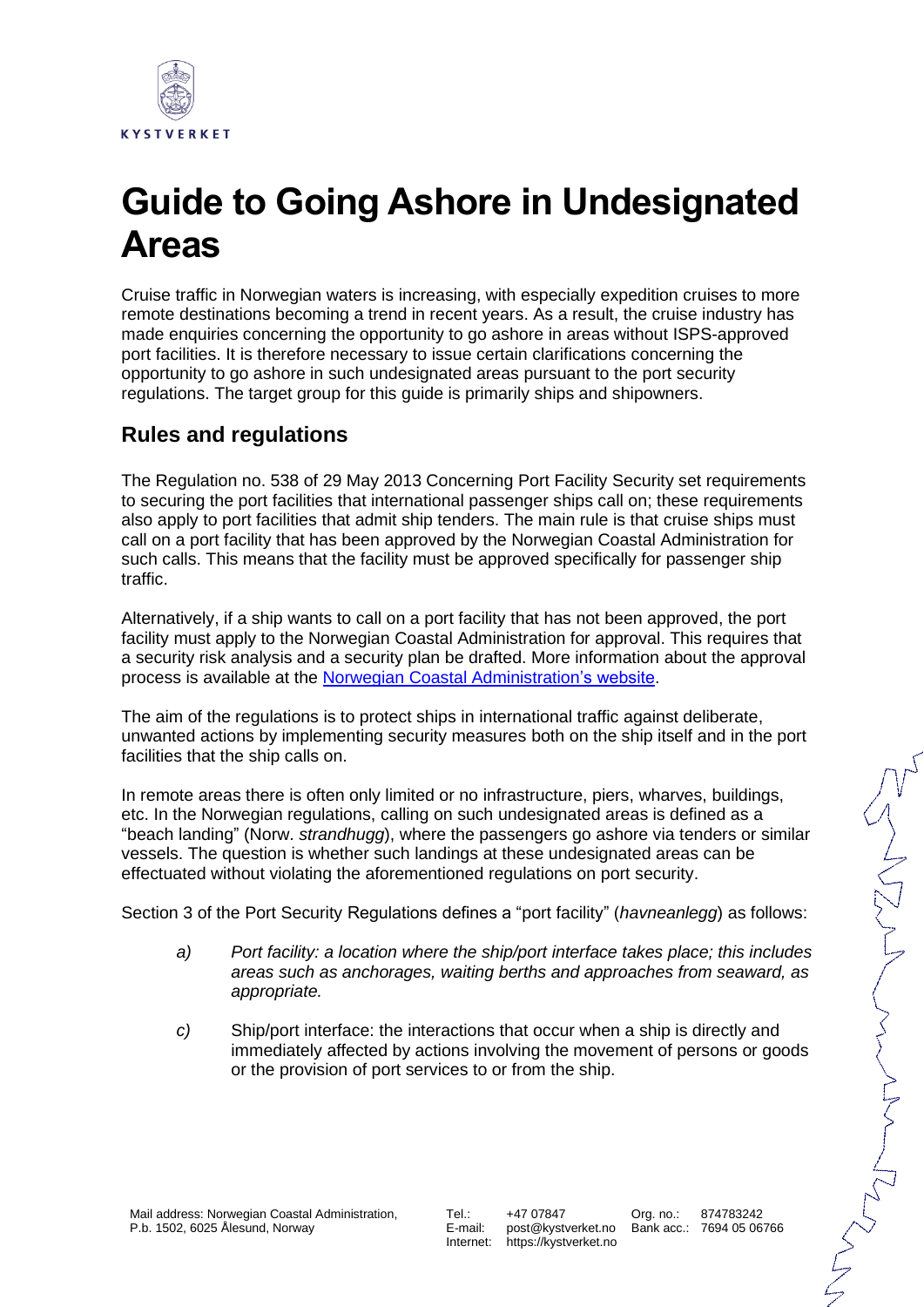What is defined as ship/port interface will at the outset be interpreted case by case. There must be an "interaction" between the ship and the port facility. This means that one or several activities must be coordinated and carried out in a process where both the ship and those on land share the responsibility for the process.

In cases where a ship sets passengers ashore in remote areas, the interaction that takes place between the ship and those on land must be considered in relation to the aim of the regulations.

## **Assessment criteria**

What is defined as interaction between the ship and those on land?

- The facilitation of a call by actors or an owner on land will be defined as "interaction". Examples include the renting of a berth, an agreement on further bus transport, an agreement on guiding, or other services.
- A clarification of the opportunity to set passengers on shore, for example through a permit from a landowner or municipality, will not in itself be defined as interaction. If an additional service is provided to facilitate the call, however, this would be an argument in favour of an interaction having taken place.

Moreover, it is a requirement that the passengers are being set ashore in a remote area; this means that there is limited or no infrastructure or activities in the area the landing is taking place. This requirement is justified by the aim of the regulations, namely to implement security measures to prevent and hinder security events that may damage ports, port facilities, or the ships calling on them.

Which security measures are relevant shall be assessed through a port facility security assessment. Such an assessment shall among other things identify the vulnerability of infrastructures and properties that are important to protect, and thereafter determine the appropriate security measures. In this context, "infrastructure" refers to among other things piers, wharves, roads, the supply of electricity and water, and computer and telecommunications networks. For example, if there is a pier or car road at the location, the area will not be regarded as remote.

In addition, it must be considered whether there is activity in the vicinity, both on land and at sea. If there is activity involving people in the sea or land areas in question, the location will not be regarded as a remote area. A similar conclusion applies if the area contains buildings or industry; an exemption may be made for a hunting cabin or similar structure at the location. However, not much is required before a location is disqualified from being deemed remote.

Another prerequisite is that it is not possible to call on an ISPS-approved port facility in the vicinity. This would be a direct contravention of the regulation.

Typical examples of locations outside the remit of the regulations, and where passengers may thus go ashore, include remote places in the Svalbard archipelago, but there may also be some locations in mainland Norway. In borderline cases, it is up to the Norwegian Coastal Administration to assess whether the landing area should be regarded as a "port facility" and require ISPS approval. If a landing area is not regarded as a "port facility"